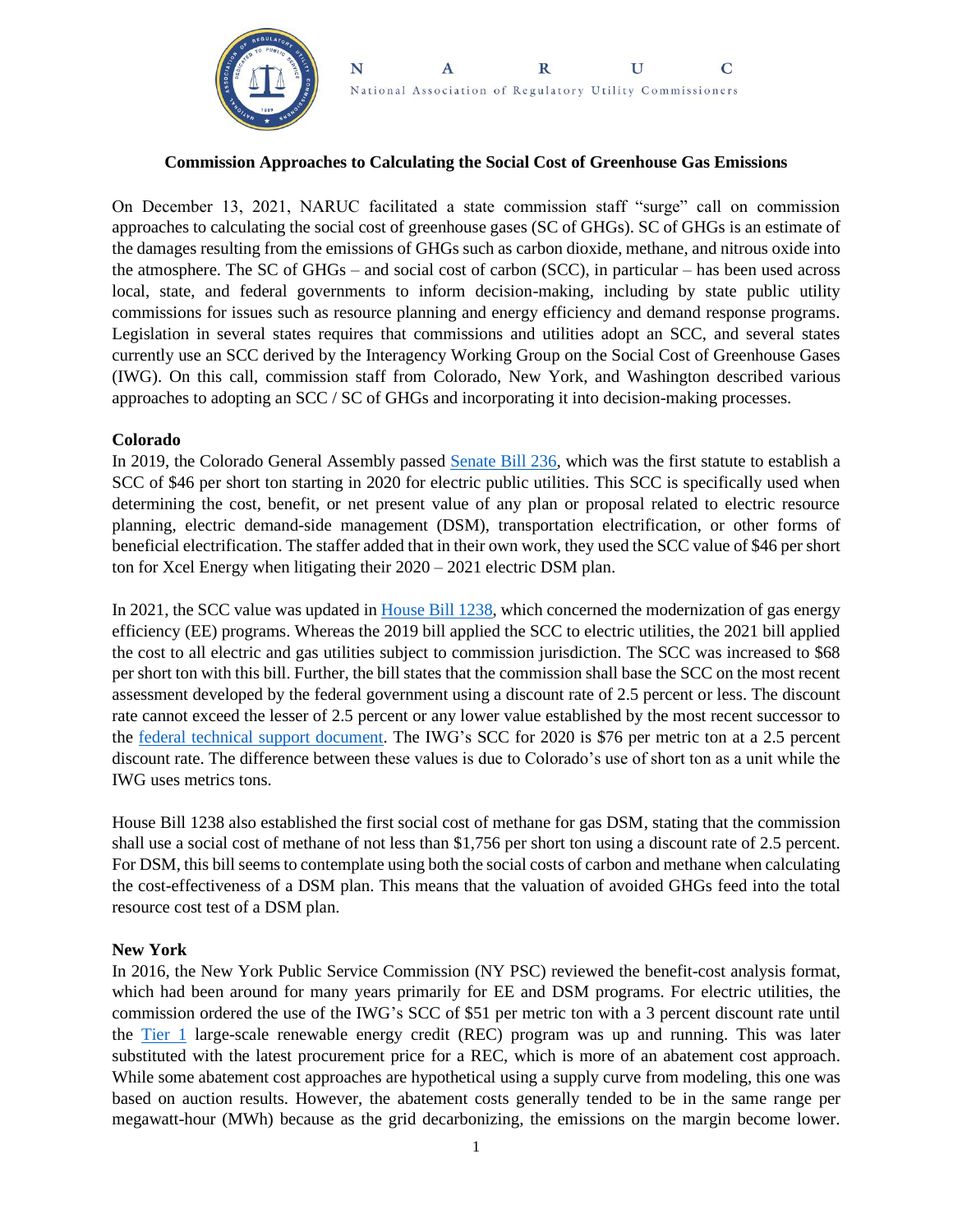

Because New York participates in the Regional Greenhouse Gas Initiative (RGGI) carbon market, a carbon price is already applied to emissions. Therefore, when applying the SCC, it is necessary to subtract the RGGI carbon price. The cost of carbon went for about \$13 per short ton in the last RGGI auction, and Tier 1 REC prices are generally around \$0.02 per kilowatt-hour (kWh). These values are starting to diverge as the SCC increases over the long term. This is due to a number of reasons including technological innovation and improvements in the supply chain.

For natural gas utilities, the state does not have an equivalent to a REC procurement program, however, natural gas utilities are included in the RGGI market. The NY PSC is investigating a model marginal abatement cost for natural gas utilities, but for now, they use the SCC from the IWG multiplied by 0.053 metric tons per million British thermal units (MMBtu) for benefit-cost analyses. This cost would apply to EE, non-wires alternatives, non-pipe alternatives, and advanced metering infrastructure. The SCC is also used to compensate distributed electric generators, mostly for solar energy. Community solar and large customers (anyone with a demand charge) will be compensated the higher of either the SCC minus RGGI or the Tier 1 REC. Currently, the SCC net present value for a 20-year commitment is around \$0.031 per kWh. This reflects the NY PSC's value of distributed energy resources (VDER) tariff. New York is also still paying a version of the marginal abatement cost because \$0.031 per kWh is not economical for distributed solar projects, which operate at a 14 percent capacity factor. To incentivize solar, New York pays upfront incentives on top of the \$0.031 per kWh SCC.

The NY PSC does not have an explicit charge to monetize the benefits of avoiding methane and other GHG emissions. However, the commission is looking into this for electric utilities and has conducted studies that seem to suggest that the upstream quantity of reduced emissions and climate benefits are not very large. Additionally, legislation in New York has mandated reductions in GHG emissions, requiring 70 percent of electricity from renewable sources by 2030 and 100 percent emissions-free generation by 2040. The NY PSC is focused on minimizing the marginal abatement costs to achieve these state goals. For gas utilities, safety issues alone are enough to justify the commission's accelerated leak-prone pipe replacement program, although reducing stray methane emissions is certainly a side benefit.

# **Washington**

In 2019, the Washington state legislature passed a suite of bills including the [Clean Energy Transformation](https://lawfilesext.leg.wa.gov/biennium/2019-20/Pdf/Bills/Session%20Laws/Senate/5116-S2.SL.pdf?q=20210822161309)  [Act](https://lawfilesext.leg.wa.gov/biennium/2019-20/Pdf/Bills/Session%20Laws/Senate/5116-S2.SL.pdf?q=20210822161309) (CETA), which set an ambitious multi-decade energy policy agenda. The CETA set the following targets: 1) by 2025, all electric utilities must eliminate coal-fired generation; 2) by 2030, all electric utilities must be GHG-neutral, meaning that the remining carbon emissions are offset by renewable energy, energy efficiency, carbon-reduction project investments, or funding for low-income customer assistance; and 3) by 2045, all electric utilities must generate all power from renewable or zero-carbon resources. Washington's new law include methane as part of the definition of GHGs, and the Washington Utilities and Transportation Commission (UTC) adopted this definition into rules in 2020. These new rules are in dockets [UE-191023](https://www.utc.wa.gov/casedocket/2019/191023) for planning, and [UE-190837](https://www.utc.wa.gov/casedocket/2019/190837) for new purchases of electricity and acquisition rules.

In 2021, regulated utilities were working to develop their first clean energy action plans. This includes evaluating intermediate- and long-term resource options that comply with the UTC's 2020 rules. One of the requirements is that electric utilities must incorporate the SCC using the IWG's August 2016 guidance. The statute requires utilities to use this as a cost adder, factoring in a 2.5 percent discount rate and annual inflation adjustment, in resource planning. 2021, Washington currently sets the value range from \$84 to